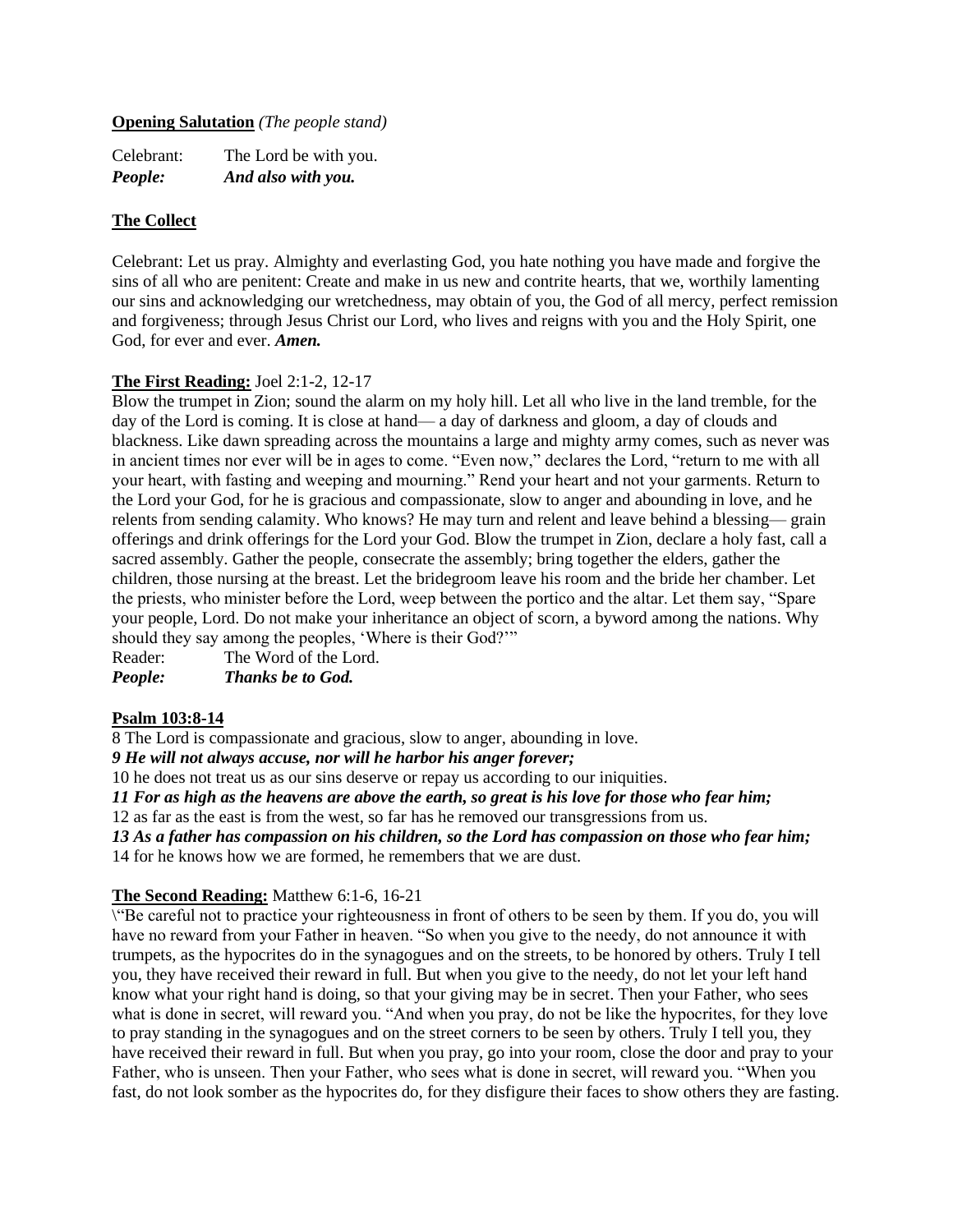Truly I tell you, they have received their reward in full. But when you fast, put oil on your head and wash your face, so that it will not be obvious to others that you are fasting, but only to your Father, who is unseen; and your Father, who sees what is done in secret, will reward you. "Do not store up for yourselves treasures on earth, where moths and vermin destroy, and where thieves break in and steal. But store up for yourselves treasures in heaven, where moths and vermin do not destroy, and where thieves do not break in and steal. For where your treasure is, there your heart will be also.

Reader: The Word of the Lord. *People: Thanks be to God.*

**The Sermon:** The Reverend Ronnie Short

**Hymn #488:** "Be Thou My Vision"

1 Be thou my vision, O Lord of my heart; all else be nought to me, save that thou art- thou my best thought, by day or by night, waking or sleeping, thy presence my light.

2 Be thou my wisdom, and thou my true word; I ever with thee and thou with me, Lord; thou my great Father; thine own may I be; thou in me dwelling, and I one with thee.

3 High King of heaven, when victory is won, may I reach heaven's joys, bright heaven's Sun! Heart of my heart, whatever befall, still be my Vision, O Ruler of all.

# *After the Hymn, all stand, and the Celebrant or Minister appointed invites the people to the observance of a holy Lent, saying*

Dear People of God: The first Christians observed with great devotion the days of our Lord's passion and resurrection, and it became the custom of the Church to prepare for them by a season of penitence and fasting. This season of Lent provided a time in which converts to the faith were prepared for Holy Baptism. It was also a time when those who, because of notorious sins, had been separated from the body of the faithful were reconciled by penitence and forgiveness, and restored to the fellowship of the Church. Thereby, the whole congregation was put in mind of the message of pardon and absolution set forth in the Gospel of our Savior, and of the need which all Christians continually have to renew their repentance and faith.

I invite you, therefore, in the name of the Church, to the observance of a holy Lent, by self-examination and repentance; by prayer, fasting, and self-denial; and by reading and meditating on God's holy Word. And, to make a right beginning of repentance, and as a mark of our mortal nature, let us now kneel before the Lord, our maker and redeemer.

### *Silence is then kept for a time, all kneeling*

Almighty God, you have created us out of the dust of the earth: Grant that these ashes may be to us a sign of our mortality and penitence, that we may remember that it is only by your gracious gift that we are given everlasting life; through Jesus Christ our Savior. *Amen.*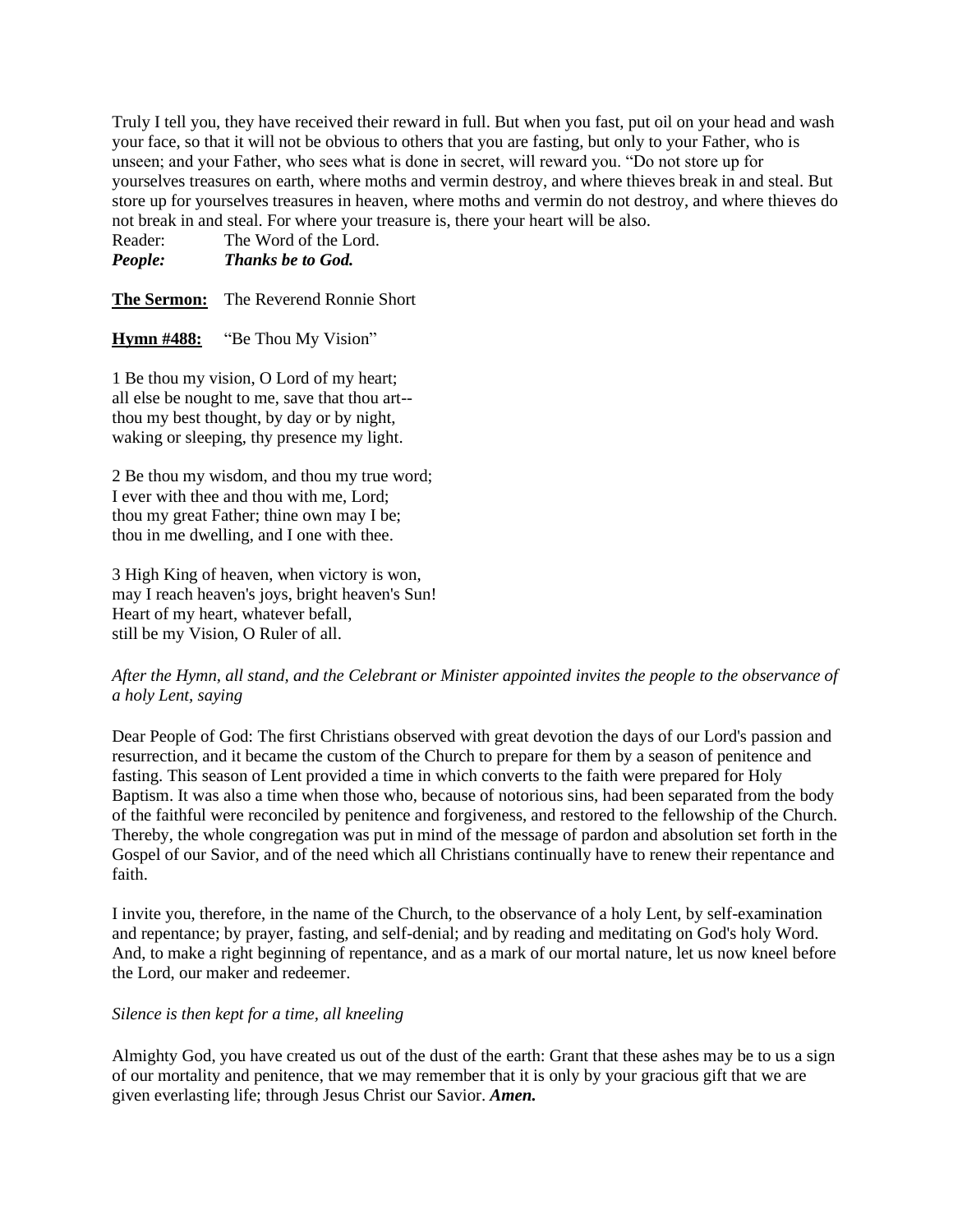*The ashes are imposed with the following words*

Remember that you are dust, and to dust you shall return.

Psalm 51

*1 Have mercy on me, O God, according to your loving-kindness; in your great compassion blot out my offenses. 2 Wash me through and through from my wickedness and cleanse me from my sin. 3 For I know my transgressions, and my sin is ever before me. 4 Against you only have I sinned and done what is evil in your sight. 5 And so you are justified when you speak and upright in your judgment 6 Indeed, I have been wicked from my birth, a sinner from my mother's womb. 7 For behold, you look for truth deep within me, and will make me understand wisdom secretly. 8 Purge me from my sin, and I shall be pure; wash me, and I shall be clean indeed. 9 Make me hear of joy and gladness, that the body you have broken may rejoice. 10 Hide your face from my sins and blot out all my iniquities. 11 Create in me a clean heart, O God, and renew a right spirit within me. 12 Cast me not away from your presence and take not your holy Spirit from me. 13 Give me the joy of your saving help again and sustain me with your bountiful Spirit. 14 I shall teach your ways to the wicked, and sinners shall return to you. 15 Deliver me from death, O God, and my tongue shall sing of your righteousness, O God of my salvation. 16 Open my lips, O Lord, and my mouth shall proclaim your praise. 17 Had you desired it, I would have offered sacrifice; but you take no delight in burnt-offerings. 18 The sacrifice of God is a troubled spirit; a broken and contrite heart, O God, you will not despise.*

### **Litany of Penitence** (*The Celebrant and People together, all kneeling)*

Most holy and merciful Father: We confess to you and to one another, and to the whole communion of saints in heaven and on earth, that we have sinned by our own fault in thought, word, and deed; by what we have done, and by what we have left undone.

### *The Celebrant continues*

We have not loved you with our whole heart, and mind, and strength. We have not loved our neighbors as ourselves. We have not forgiven others, as we have been forgiven. *Have mercy on us, Lord.*

We have been deaf to your call to serve, as Christ served us. We have not been true to the mind of Christ. We have grieved your Holy Spirit. *Have mercy on us, Lord.*

We confess to you, Lord, all our past unfaithfulness: the pride, hypocrisy, and impatience of our lives, *We confess to you, Lord.*

Our self-indulgent appetites and ways, and our exploitation of other people, *We confess to you, Lord.*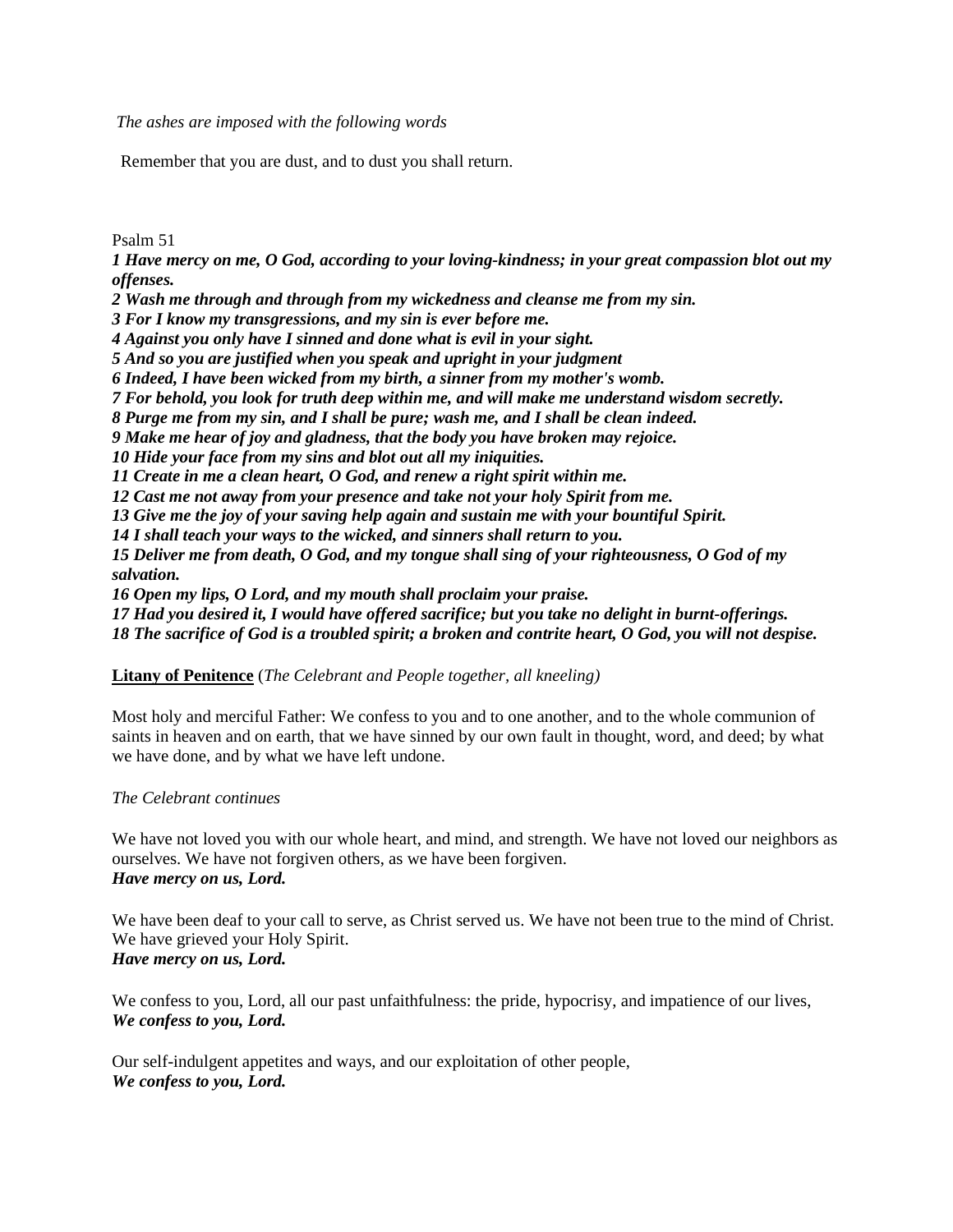Our anger at our own frustration, and our envy of those more fortunate than ourselves, *We confess to you, Lord.*

Our intemperate love of worldly goods and comforts, and our dishonesty in daily life and work, *We confess to you, Lord.*

Our negligence in prayer and worship, and our failure to commend the faith that is in us, *We confess to you, Lord.*

Accept our repentance, Lord, for the wrongs we have done: for our blindness to human need and suffering, and our indifference to injustice and cruelty, *Accept our repentance, Lord.*

For all false judgments, for uncharitable thoughts toward our neighbors, and for our prejudice and contempt toward those who differ from us, *Accept our repentance, Lord.*

For our waste and pollution of your creation, and our lack of concern for those who come after us, *Accept our repentance, Lord.*

Restore us, good Lord, and let your anger depart from us; *Favorably hear us, for your mercy is great.*

Accomplish in us the work of your salvation, *That we may show forth your glory in the world.*

By the cross and passion of your Son our Lord, *Bring us with all your saints to the joy of his resurrection.*

*A deacon or lay reader leading the service remains kneeling and substitutes the prayer for forgiveness appointed at Morning Prayer.*

Almighty God, have mercy on us, forgive us all our sins through our Lord Jesus Christ, strengthen us in all goodness, and by the power of the Holy Spirit keep us in eternal life. *Amen.*

**The Peace:** *(The people stand)*

Celebrant: The peace of the Lord be always with you. *People: And also with you*

**Hymn #150:** "Forty Days and Forty Nights"

1. Forty days and forty nights thou wast fasting in the wild; forty days and forty nights tempted, and yet undefiled.

2. Should not we thy sorrow share and from worldly joys abstain, fasting with unceasing prayer, strong with thee to suffer pain?